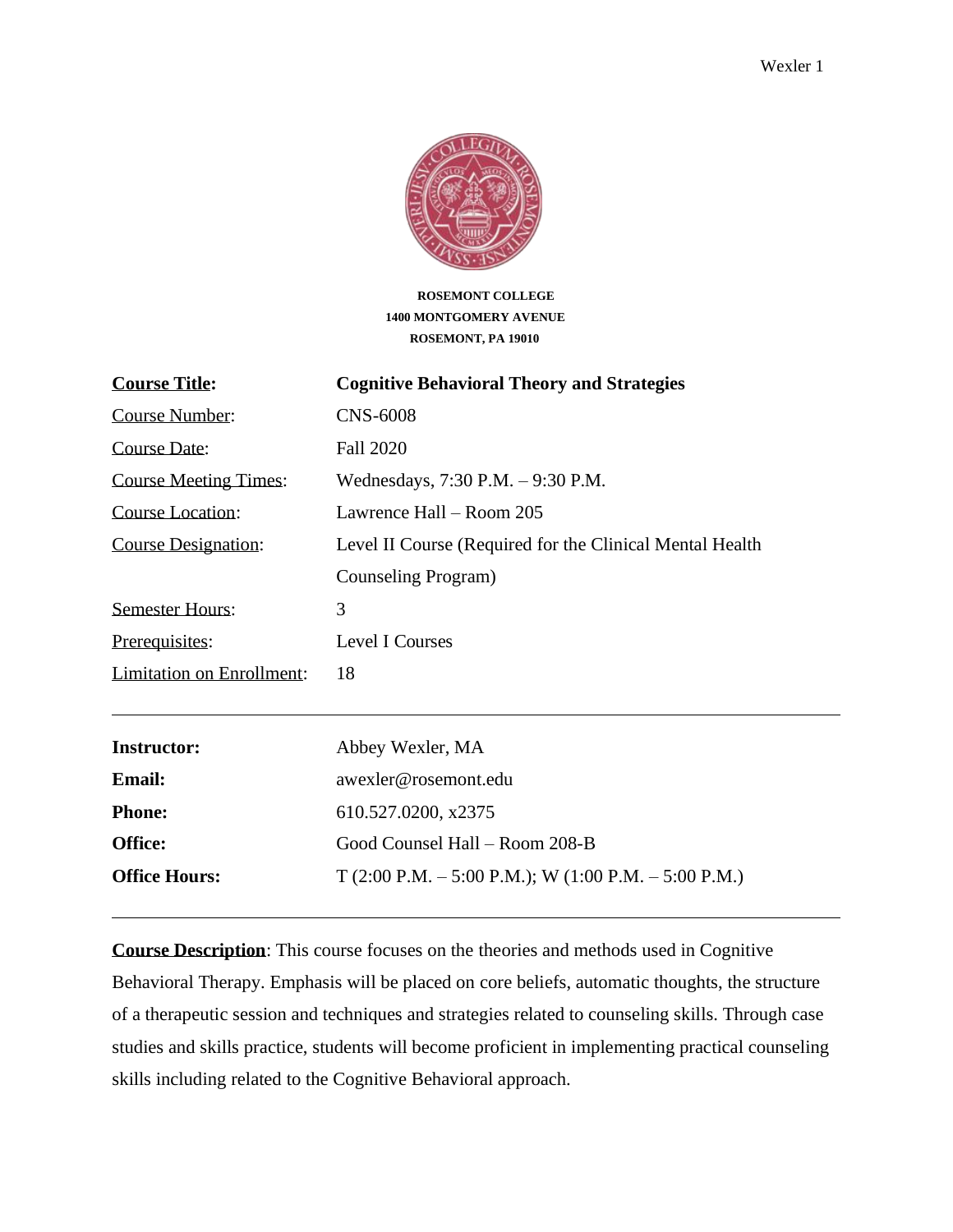**Rosemont Mission Statement**: Rosemont College is a community of lifelong learners dedicated to academic excellence and fostering joy in the pursuit of knowledge. Rosemont College seeks to develop in all members of the community open and critical minds, the ability to make reasoned moral decisions, and a sense of responsibility to serve others in our global society. Rooted in Catholicism, Rosemont welcomes all faiths and is guided by the educational principles of Cornelia Connelly and the Society of the Holy Child Jesus to meet the needs of the time. Rosemont College values trust in and reverence for the dignity of each person, diversity with a commitment to building an intercultural community, persistence and courage in promoting justice with compassion, and care for the Earth as our common home.

**Professional Performance Evaluation:** Rosemont College has identified five professional dispositions that relate to the goals of the Graduate Counseling program. Faculty members will evaluate each student on their professional dispositions during each course at the conclusion of the semester using the Professional Performance Evaluation Form.

1. **Flexibility/Openness:** Open willingness to different perspectives; Flexible to new demands, the environment, and accept necessary changes; Search for peer opinions, accept constructive feedback, and incorporate feedback from peers

2. **Collaboration:** Accept mistakes, avoid blame, apply feedback toward growth, and monitor self for professionalism; Reach consensus, initiate compromise, and show concern for group goals; Invite feedback, incorporate supervisory feedback, and give feedback

3. **Awareness:** Awareness of own impact on others; Ability to deal with conflict; ability to express feelings effectively and appropriately; Understand and demonstrate multicultural concerns and social justice. Identification of biases and prejudices of self and society.

4. **Initiative and Motivation:** Met or exceed all of the class requirements, showed creativity; Adhere to school and SPGS policies; Proficient graduate level oral and written skills

5. **Responsibility:** Maintain professional boundaries, sensitive to diversity, safeguard confidentiality, Dedication to Counseling Profession; Attend and adhere to Ethical Standards

This syllabus is provided to you as a means of conveying what you should expect from this course. It outlines the responsibilities of the instructor in conducting the class – the course content, planned scheduled of classes and assignments, grade components, and method(s) of grading. It also outlines your responsibilities as a part of this class. By remaining in this class, you indicate your acceptance of your responsibilities as a student and agree to the terms specified in the syllabus.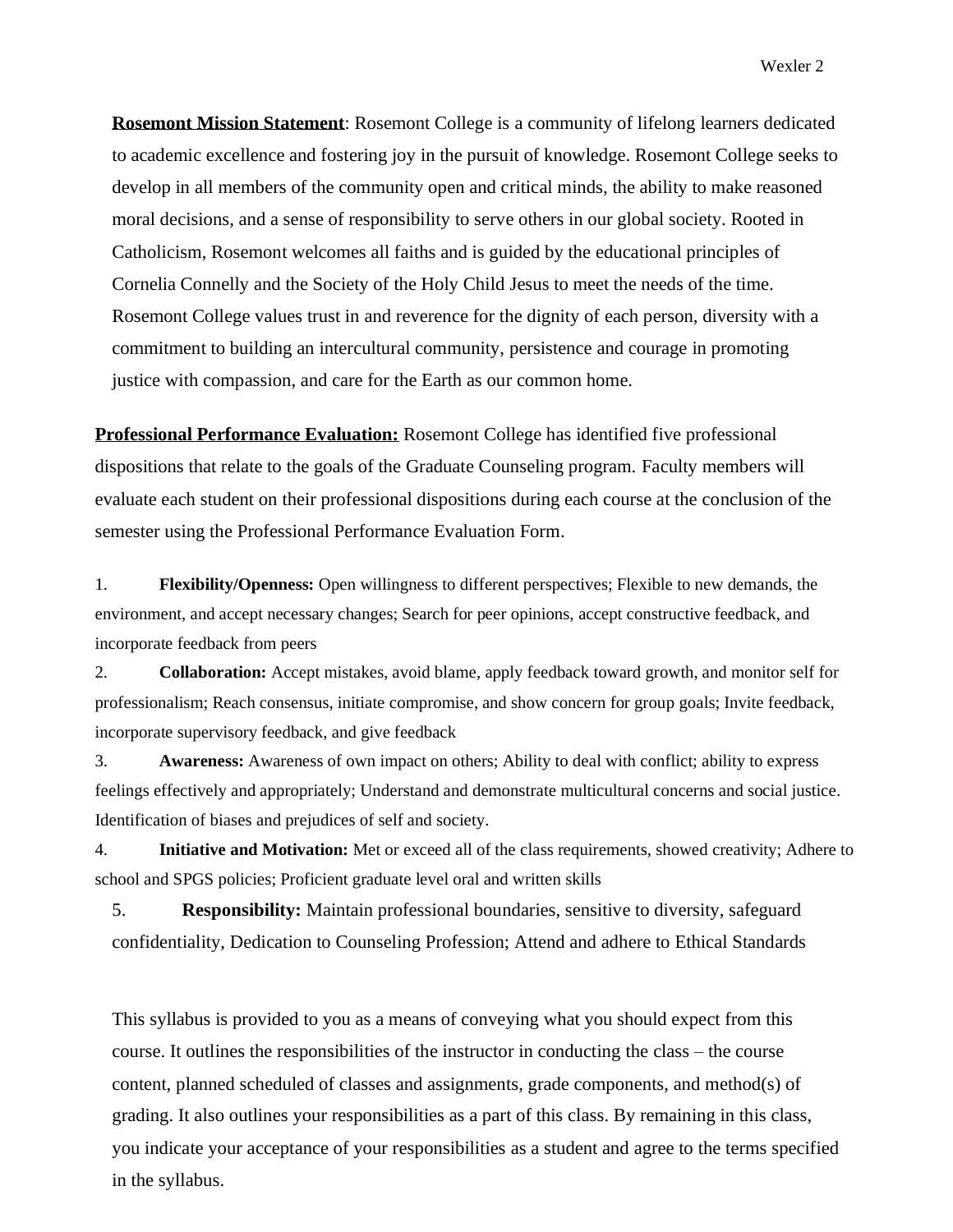**Note 1**: The instructor reserves the right to adjust the course schedule and content during the semester in order to accurately reflect the progress being made by the class. This may result in modifications to assignment and exam due dates and/or course content.

**Note 2:** Recorded counseling sessions must be deleted from personal recording devices once counseling sessions have been reviewed and feedback has been provided to the student.

#### **I. Student Learning Outcomes**

Upon completion of this course, students will be able to:

- A. Understand the philosophy and rationale of Cognitive Behavioral Theory as well as its strategies for application within a counseling setting.
- B. Implement foundational Cognitive Behavioral counseling skills, such as goal setting and setting homework for individuals at various developmental stages and across multicultural populations.
- C. Apply knowledge of and competency in basic components of conducting a Cognitive Behavioral interview through open-ended and closed-ended questioning to encourage in-session communication with individuals seeking counseling.
- D. Evaluate appropriate therapeutic responses based on ethical and legal standards in counseling to ensure best practices are implemented for individuals seeking counseling.
- E. Exhibit high quality cultural competency that considers both client other-awareness and counselor self-awareness with an attention to multicultural aspects into professional practice.
- F. Employ counseling skills that include assessment techniques such as the Beck Depression Inventory (BDI), Beck Anxiety Inventory (BAI), and Beck Hopelessness Scale (BHS) to facilitate discussion and mutual decision-making between counselor and client and create positive change on the path to a healthy lifestyle.
- G. Determine ethically appropriate practices in situations that require referral for outside services and/or termination of the therapeutic relationship to support the needs of individuals seeking counseling during transitional periods.
- H. Differentiate between the use of effective Cognitive Behavioral counseling skills and techniques for individuals experiencing crisis and non-crisis situations to appropriately address the situational needs on individuals.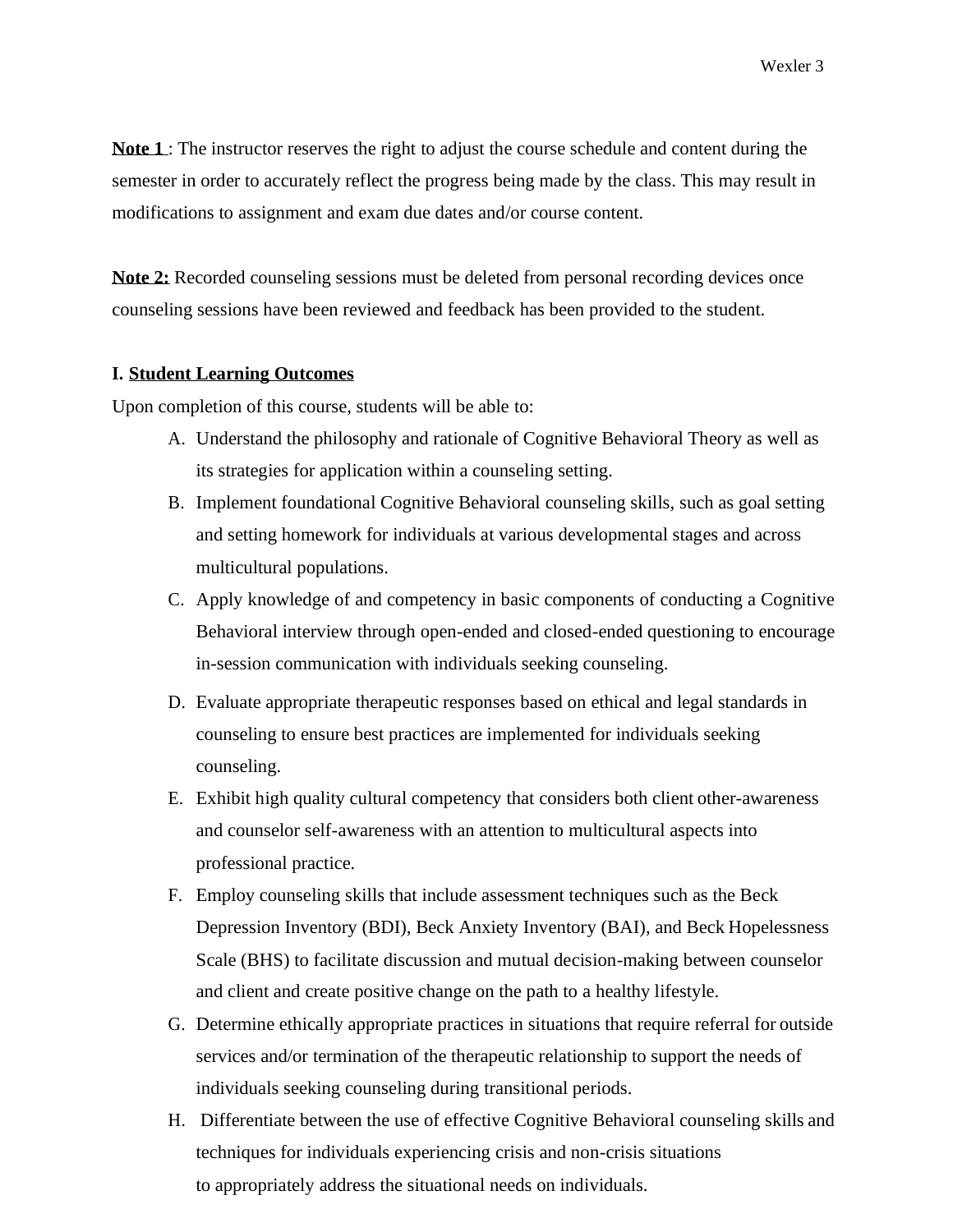#### **II. Course Content**

- A. Introduction, philosophy, and rationale of counseling
	- a. History/CBT Models/Socratic Questioning
	- b. Goals and purposes
	- c. Philosophical bases
	- d. Ethical standards and legal issues
- B. Structuring a First Session and Subsequent Sessions
	- a. Role and identity of the counselor
		- i. Professional identity
		- ii. Spacing and timing of a session
		- iii. Establishing rapport
		- iv. Psychoeducation
		- v. Inventories (BDI, BHS, BAI, SSI)
		- vi. Presenting Problem
		- vii. Dealing with Resistance
		- viii. Homework
		- ix. Feedback
		- x. Termination and Relapse Prevention
- C. Core Beliefs/Automatic Thoughts
	- a. How core beliefs are established
	- b. Core Belief Work Sheet
	- c. Cognitive Distortions and Errors in Thinking
	- d. "Shoulds"
	- e. Catastrophizing
- D. CBT for Depressed/Anxious Clients
	- a. Case Studies
	- b. Cognitive Restructuring and Reframing
	- c. Behavioral Techniques
- E. Ethical standards and legal issues
	- a. Standards of counseling
	- b. Legal concepts, codes, and rules
	- c. Standards of practice for various age groups
	- d. Client records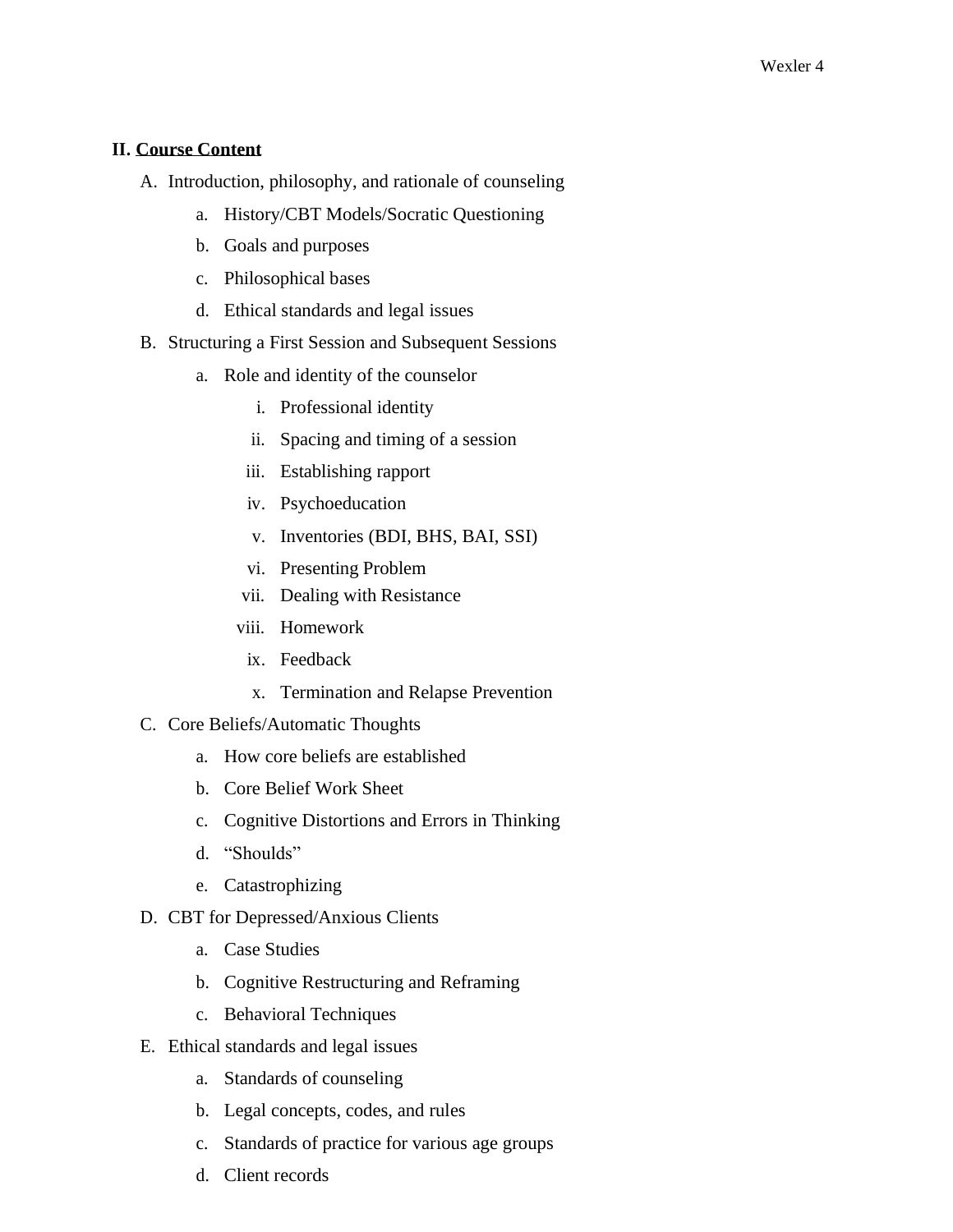- e. Confidentiality
- f. Scope and limits of practice
- g. Termination
- F. Multicultural Aspects
	- a. Self and other-awareness
	- b. CBT techniques
	- c. Lifespan
	- d. Disability status
	- e. Sexual orientation
	- f. Gender identity
	- g. `Race and ethnicity
- G. Crisis response
	- a. Safety plans
	- b. Emergency intervention
	- c. I-Statements
	- d. Feeling reflection
- H. Self-Examination
	- a. Self-assessment
	- b. Supervision

### **III. Methods of Instruction**

- A. Lecture and discussion
- B. Assisted technology
- C. Course readings
- D. Role play
- E. Case studies

## **IV. Methods of Assessment**

| <b>Assessment</b>                    | <b>Points</b>         |
|--------------------------------------|-----------------------|
|                                      |                       |
| A. Attendance and Participation (10) | $1 X 10 = 10$ -Points |
| <b>B.</b> Scholarly Article Critique | 15-Points             |
| C. Case Study Reflections (2)        | $2 X 10 = 20$ -Points |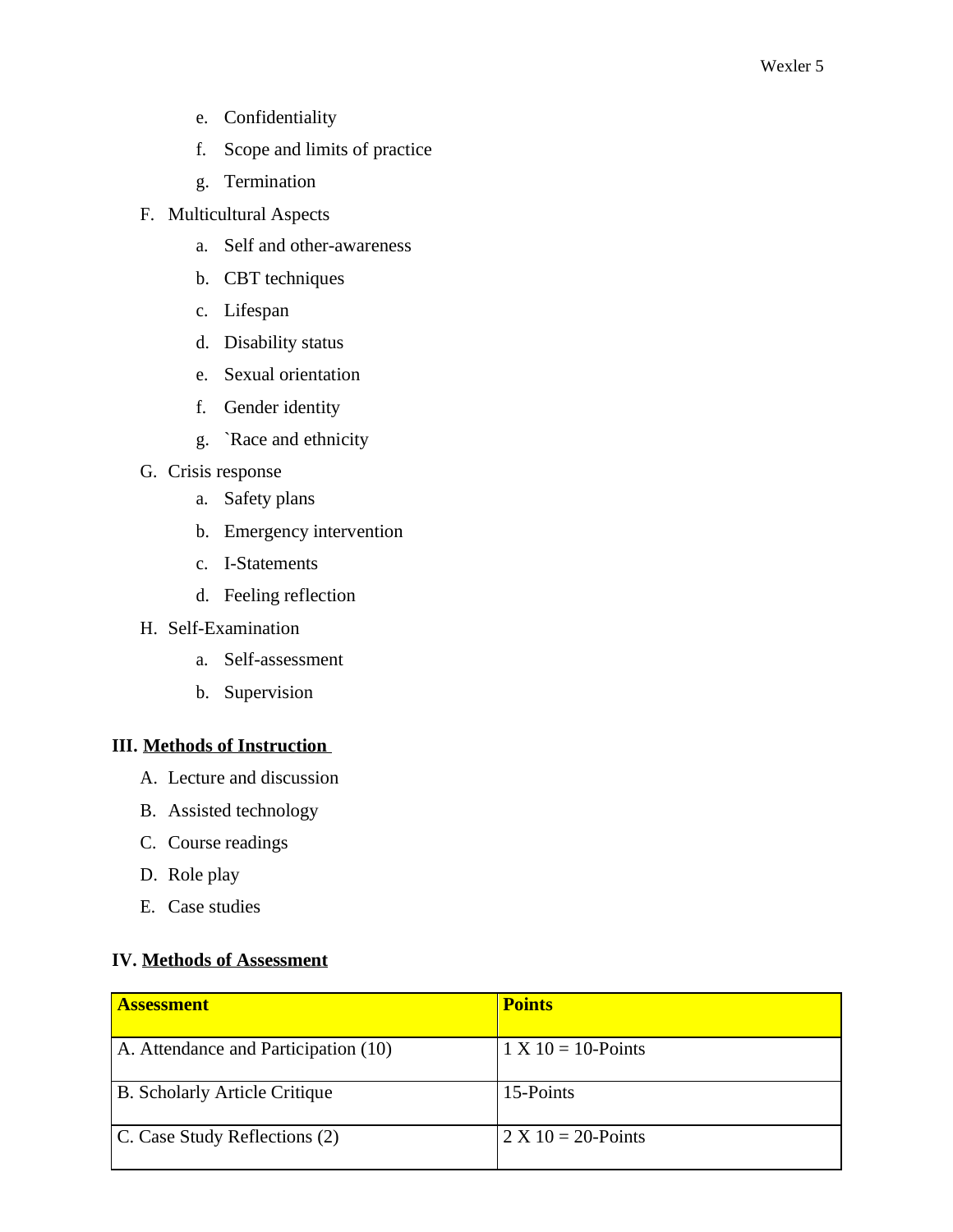| D. Skills Practice (4) | $4 \times 5 = 20$ -Points |
|------------------------|---------------------------|
| F. Final Examination   | 35-Points                 |
| <b>Total</b>           | <b>100-Points</b>         |

A. **Attendance and Participation:** Between weeks 4 through 13, students will be evaluated on their participation within a 5-10 minute oral discussion based upon previous and current readings and activities within course. The instructor will decide on the discussion topic and students will be expected to participate in the discussion by posing original thought, debating the thoughts expressed by peers, and citing evidence from readings. The discussions will function to track attendance as it applies to points towards your final grade and allow the instructor to understand who is completing the reading assignments. At the end of the discussion, students will submit a description of one learning gathered from the readings and discussion.

**Total Points**:  $10 \text{ X } 1 = 10$ -Points

**Student Learning Outcomes**: A - H

B. **Scholarly Article Critique:** Please access a scholarly journal (i.e., Journal of Counseling Psychology, Journal of Counseling and Development, Journal of Multicultural Counseling and Development) through the Rosemont College Library Database. Please select an article of interest to you that utilized the Cognitive-Behavioral approach with a specific population for treatment of a specific mental health disorder(s). Students will be required to write a minimum of a 2-page critique of the article. Students will present the article to the class in an informal format. Your classmates will have the opportunity to ask questions and provide feedback. The assignment will encompass the following:

(1) 1-2 paragraph summary of article

(2) Description how the Cognitive Behavioral approach would be effective with the population of interest

- (3) Implications for clinical mental health counselors
- (4) Areas for future research on the topic/limitations
- (5) Appropriate APA Formatting

**Total Points**: 15-Points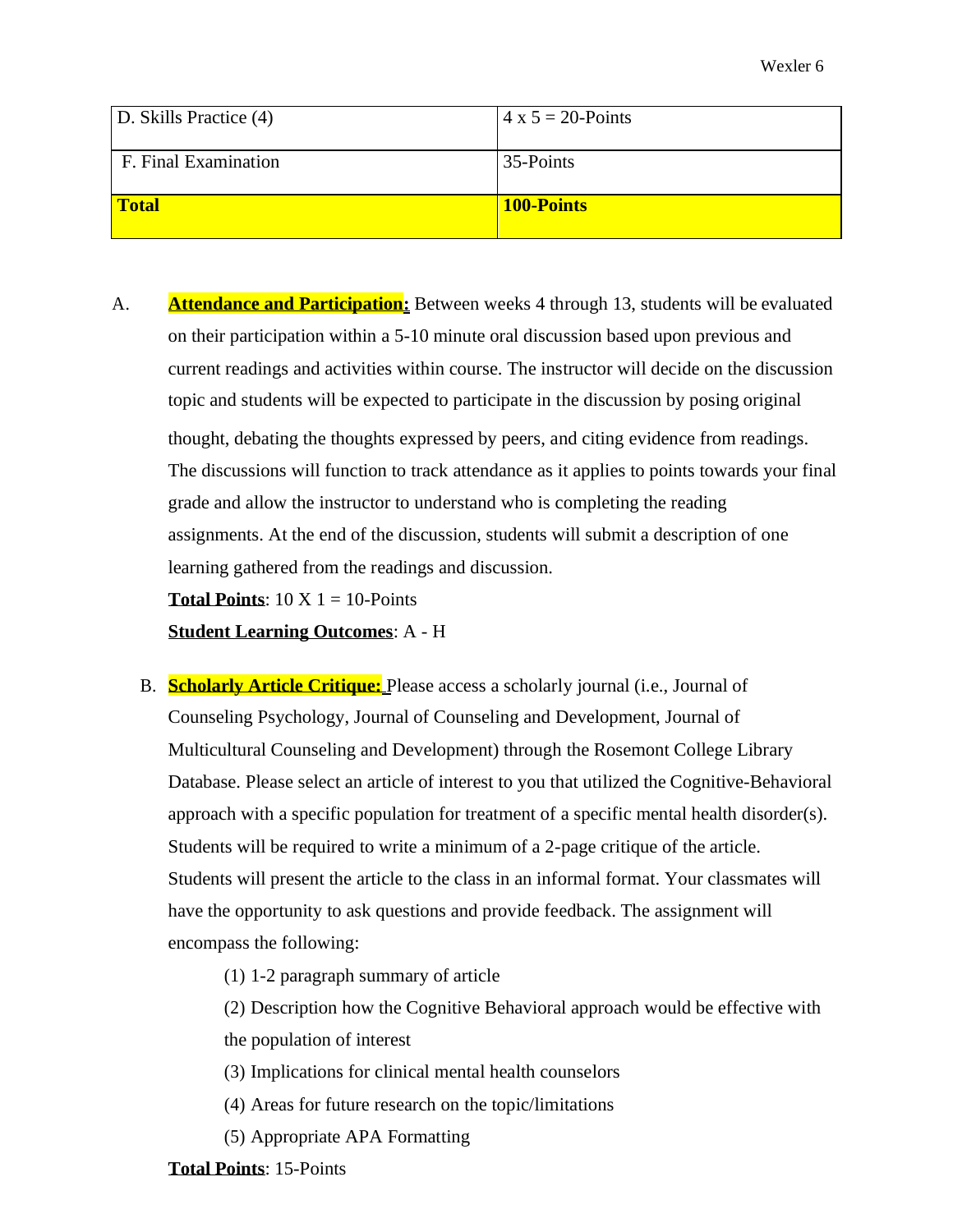#### **Student Learning Outcomes**: A, D, G, H

C. **Case Study Reflections:** Students will respond to questions at the conclusion of case studies provided to them in order to develop a deeper understanding conceptualization from the Cognitive Behavioral perspective. The 1-2 page assignment will encompass the following:

(1.) A short synopsis of the case study

(2.) Response to each question with key concepts and strategies related to the Cognitive Behavioral approached infused throughout responses

(3) Treatment plan approach from a Cognitive-Behavioral perspective, i.e. items of clinical importance, diagnosis where applicable, and treatment techniques

**Total Points:**  $2 \times 10 = 20$ -Points

**Student Learning Outcomes**: A, D, F, G

D. **Skills Practice:** Throughout the semester, students will practice learned Cognitive Behavioral skills. There will be role play scenarios where students will serve as clinicians, clients and observers. Two of these counseling sessions will be reviewed and evaluated by the instructor. A rubric will be provided for students to follow which includes following the Cognitive Behavioral structure, assigning homework, using cognitive restructuring or other appropriate techniques, asking open-ended questions, asking for feedback and making a plan for the next session.

**Note**: Current real life problems and difficulties should not be utilized as a focal point of the mock counseling sessions to deter students from experiencing potential emotional strife as a result of disclosing such personal circumstances. If students require emotional support in the form of a counselor, the student should visit the counseling center on campus.

**Total Points:**  $4 \times 5 = 20$ -Points

**Student Learning Outcomes:** B - H

F. **Final Examination**: A final examination will be given at endpoint of the semester. The examination will be in the format of short answer questions. The final exam will review information for the entire semester.

**Total Points**: 35-points

**Student Learning Outcomes** A - H

**V. Final Grade Scale**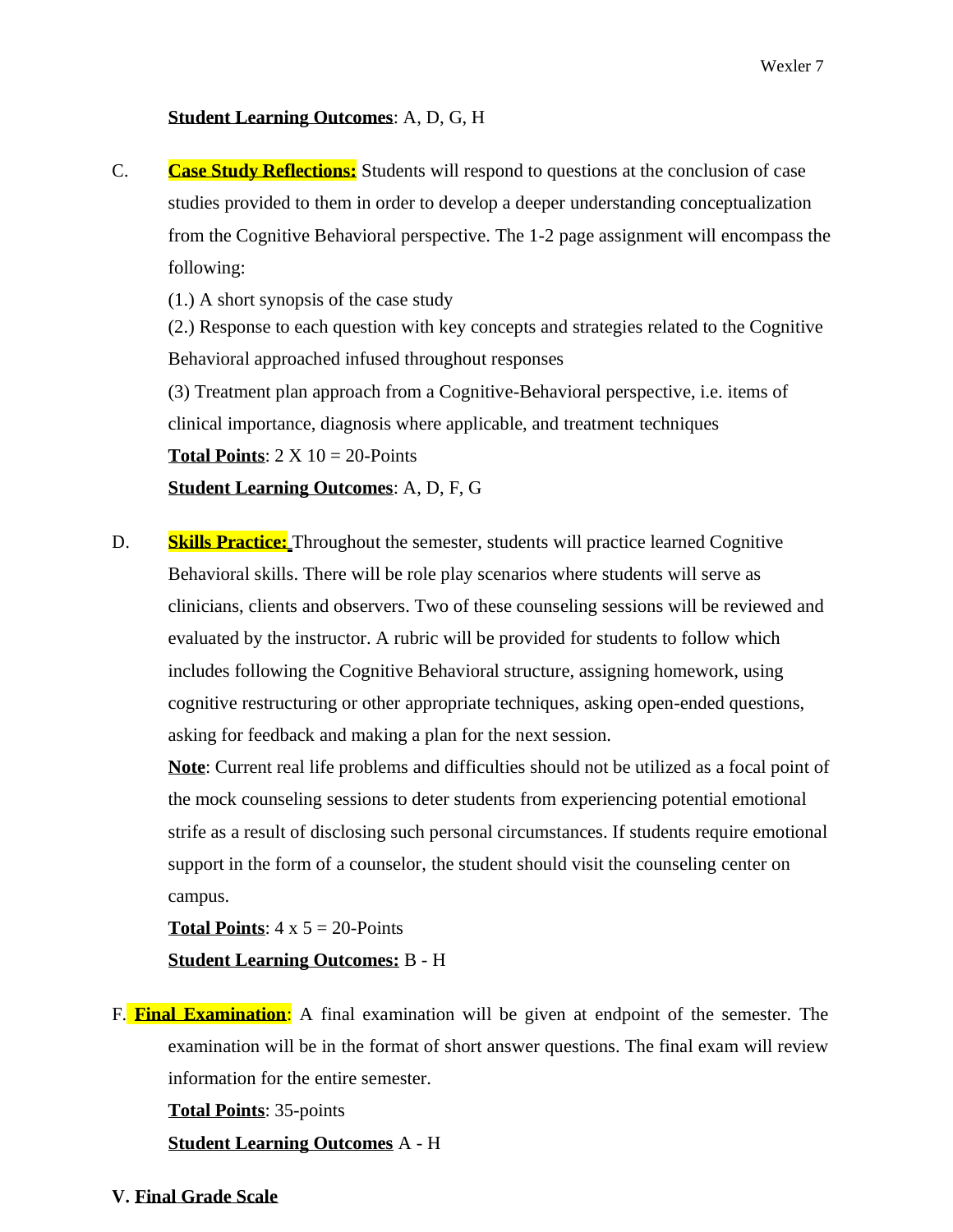Please see the SGPS Academic Catalog or Graduate Counseling Student Handbook for additional information about course grades and academic integrity: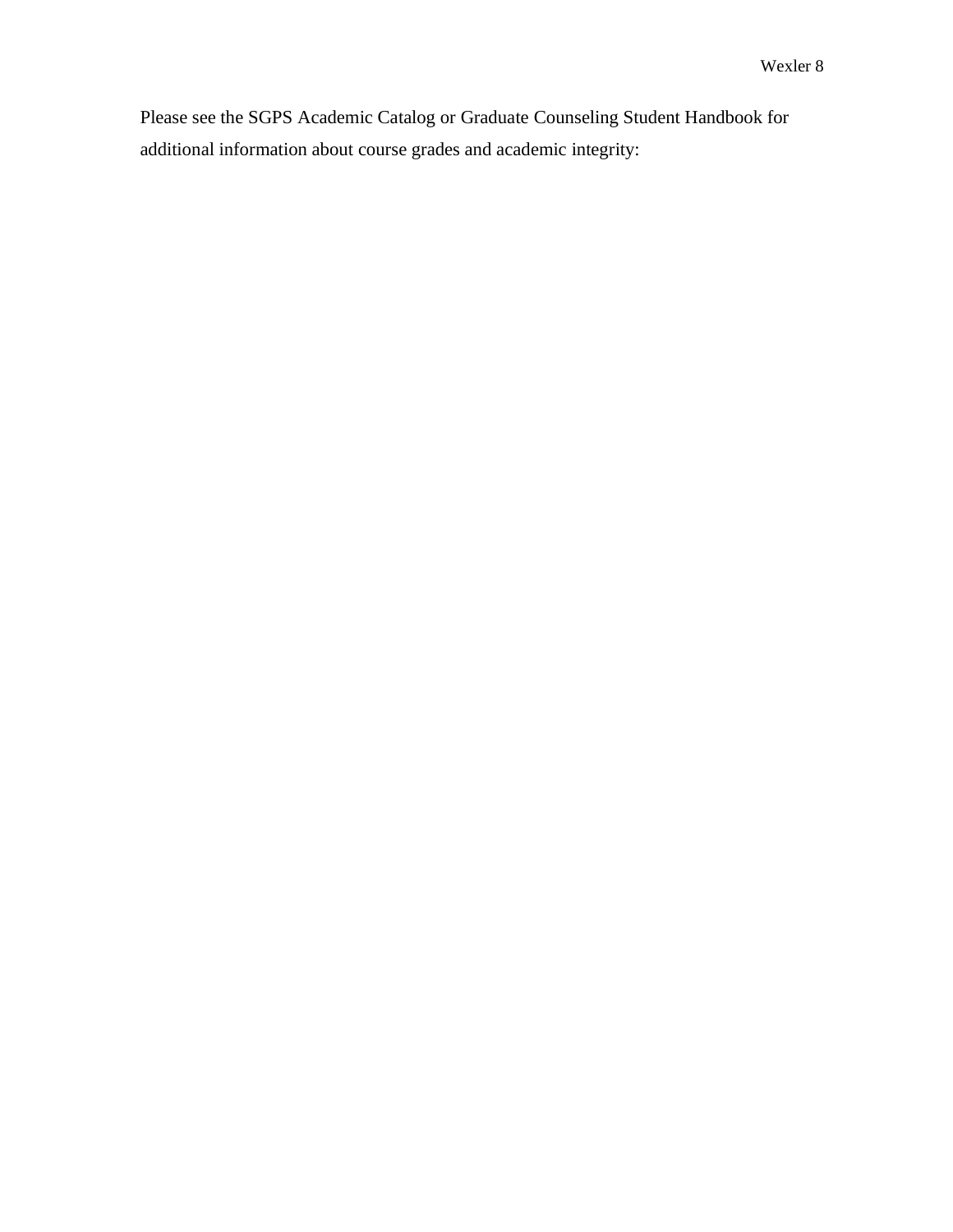#### SGPS Academic Catalog

| A           | $100 - 93$   |  |
|-------------|--------------|--|
| $A -$       | $90 - 92$    |  |
| $_{\rm B+}$ | $87 - 89$    |  |
| B           | $83 - 86$    |  |
| $*B-$       | $80 - 82$    |  |
| $*C+$       | $77 - 79$    |  |
| $C^*$       | $73 - 76$    |  |
| $*C-$       | $70 - 72$    |  |
| $*F$        | 70 and Below |  |

## Graduate Counseling Student Handbook

Students are responsible for understanding and will be held accountable for the information on the following topics that can be found within the Academic Catalog.

**Attendance Policy**: Timely, consistent attendance in class has been shown to have a direct correlation to student performance. Missing classes causes students to fall behind in the course material. The policy for this class is that undocumented absences and tardy attendance are unacceptable. Absences are permitted only in cases of illness or other legitimate causes (family emergency, death in the family, etc.). In cases of a documented absence from a class, the student will have both the opportunity and responsibility to make up all class work missed.

Students are allowed documented absences equivalent to one week of classes for any course in which they are enrolled. This course meets for 13-class sessions. Therefore, you will only be permitted to miss 1-class session over the semester without absences impacting your final grade. Absences are counted from the first day of class.

Entering the class late or leaving the room during class interrupts the classwork in progress and is disruptive to the learning process for students who are trying to learn. Serious tardiness or leaving class sessions frequently may impact your final grade for the course.

**Academic Integrity:** Academic integrity is important to the intellectual climate at Rosemont College. Violations of academic integrity cannot be tolerated and may result in the student's failure in a course and/or suspension or expulsion from Rosemont College. Academic dishonesty includes but is not limited to: plagiarism; fabrication of data, information, or citations; multiple submissions of the same work in different courses; and cheating on exams or assignments. Cheating of any kind WILL result in a zero on the work in question and a letter grade reduction in the course grade after the student's grade is calculated using the zero on the work in question. At the instructor's discretion, it may also result in failing the course and/or reporting of the incident to the administration for further action.

**Class Assignments***:* Assignments that are not completed by the stated deadline will not be accepted. The submission of assignments that are late due to legitimate medical reasons or other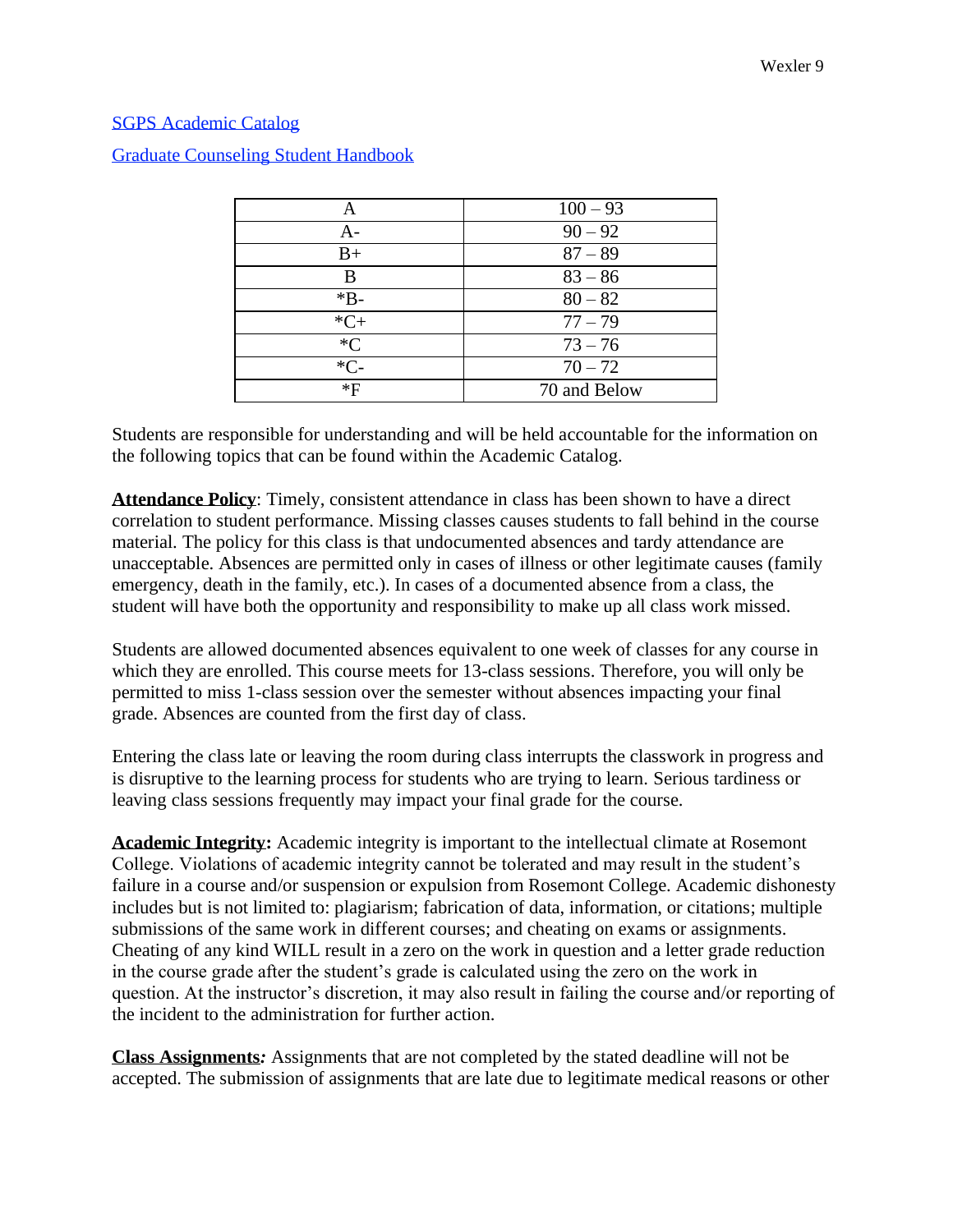extraordinary circumstances will be considered. Such circumstances must be supported by written documentation from an acceptable third party.

**Communications:** Changes in schedules, assignments, guidance, etc. will be communicated only to your Rosemont e-mail address. E-mail is the preferred way to communicate with the instructor and must be sent to the e-mail address listed on the front of this syllabus.

**Disability Statement:** If you have been approved for accommodations under ADA/504, please speak with the professor outside of class so that it is certain that all accommodations are provided promptly and completely. If you have not yet been approved for accommodations under ADA/504, but believe you might be entitled to them, please contact the Dean of Students in the Student Life Office at extension 2400 immediately. It would also be wise to speak with your professor, since temporary arrangements may be made under certain circumstances.

**Student Concerns***:* Students who have any course-related concerns should talk directly with their faculty member prior to the next class meeting. If a mutually acceptable resolution cannot be achieved, the student is advised to follow the procedures outlined in the appropriate Student Handbook.

**Cell Phone Use:** In order to be able to receive campus-wide safety or weather alerts, cell phones may be left on vibrate only during class. Absent prior permission from the instructor, students may not acknowledge other messages or phone calls nor may they ever send or received text messages during class. Please keep your phone hidden from the class and on vibrate only. Cell phones should not be used for Internet purposes unless related to class assignments and instruction.

**Use of Laptops or Other Electronic Devices:** The use of personal laptops and other electronic devices during class sessions is strongly encouraged for the purposes of researching course material and engaging in classroom discussion. Students should not use their personal laptops for any other purposes during any class session. Failure to abide by this policy may impact your final grade.

The use of personal cell phones during class session is strongly discouraged. If you experience an emergency situation please communicate the potential to receive a phone call during the class session at the start of class. You will be permitted to step outside the classroom to receive your call. Please do your best not to disturb the learning process in the classroom.

**Recording Lectures:** Neither video nor audio recording may be made of any lecture in this course without the express consent of the instructor.

### **Inclement Weather:** The Rosemont "snow number" is Montgomery County

342. Announcements of closings are also posted on the website and placed on the main college number, 610-527-0200. Students are encouraged to register their cell phone or email address to e2Camplus on the iWay for cancellation notices.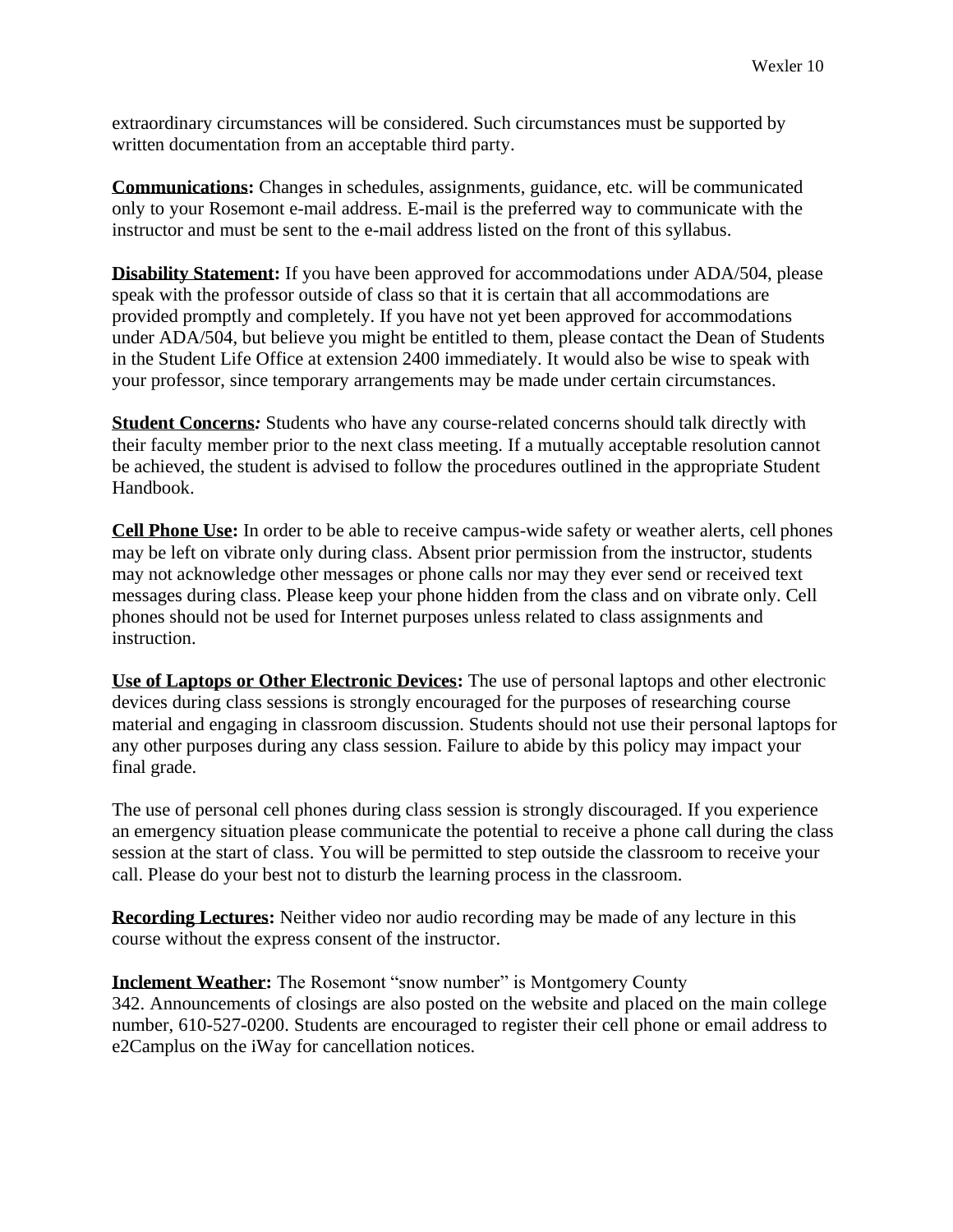**Course Website:** Information for this course, including, but not limited to, an electronic copy of this syllabus, is available through the course website located in the Rosemont College online learning portal (Canvas) located at [https://rosemont.instructure.com/login/canvas.](https://rosemont.instructure.com/login/canvas) See your instructor if you have questions about accessing the course website.

**Submitting Papers Electronically:** Writing assignments for this course are to be submitted electronically via the course website.

### **Rosemont College 2018-2019 Graduate Academic Calendar**:

[https://rosemont.edu/\\_resources/site-pdfs/registrar/2018-2019\\_sgps\\_academic\\_calendar.pdf](https://rosemont.edu/_resources/site-pdfs/registrar/2018-2019_sgps_academic_calendar.pdf)

### **VI. Required Textbook and Equipment**

Burns, D. D. ( 2008). *Feeling Good.* New YorkCity, New York: Harper Collins.

## **VII.Tentative Course Schedule**

| <b>Date</b> | <b>Topics/Activities</b>                                              | <b>Assignments Due</b>                                          |
|-------------|-----------------------------------------------------------------------|-----------------------------------------------------------------|
| Week 1:     | What is CBT?<br>History of the CBT Model                              |                                                                 |
| 09/05/2018  |                                                                       |                                                                 |
| Week 2:     | <b>Assessments</b>                                                    | Feeling Good Part I                                             |
| 09/12/2018  |                                                                       |                                                                 |
| Week 3:     | Structuring a first session. Why is it so<br>structured?              | <b>Scholarly Article Critique</b><br>Role plays and observation |
| 09/19/2018  | Ethical considerations                                                |                                                                 |
| Week 4:     | Structuring subsequent sessions<br>Core beliefs                       | Core belief worksheet                                           |
| 09/26/2018  |                                                                       |                                                                 |
| Week 5:     | Cognitive distortions, errors in thinking, $\&$<br>automatic thoughts | <b>Skills Practice (1)</b>                                      |
| 10/03/2018  |                                                                       |                                                                 |
| Week 6:     | CBT theory and strategies for depressed                               | <b>Skills Practice (2)</b>                                      |
| 10/10/2018  | clients                                                               | Feeling Good Part III                                           |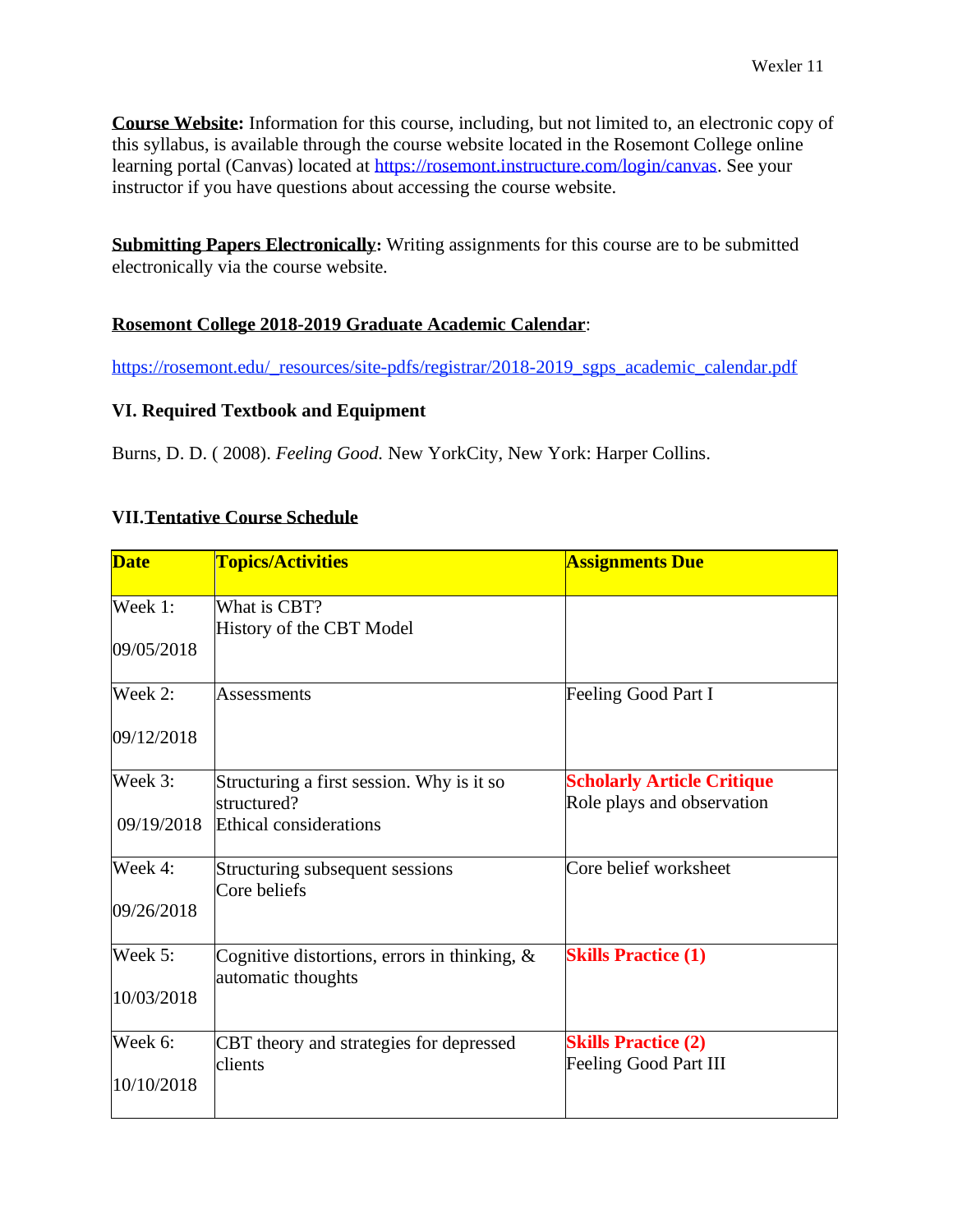| Week 7:         | CBT theory and strategies for anxious clients <b>Skills Practice</b> (3) |                                                    |
|-----------------|--------------------------------------------------------------------------|----------------------------------------------------|
| 10/17/2018      |                                                                          |                                                    |
| Week 8:         | CBT strategies and techniques for all clients<br><b>Shoulds</b>          | <b>Skills Practice (4)</b><br>Feeling Good Part IV |
| 10/24/2018      | Jumping to Negative Conclusions<br>Cost/Benefit Analysis                 |                                                    |
| Week 9:         | <b>DBT</b> Theory                                                        |                                                    |
| 10/31/2018      |                                                                          |                                                    |
| Week $10$ :     | <b>Relapse Prevention</b>                                                | <b>Case Study Reflection (1)</b>                   |
| 11/07/2018      |                                                                          |                                                    |
| <b>Week 11:</b> | Multicultural factors related to CBT<br>Class discussion on case study   | <b>Case Study Reflection (2)</b>                   |
| 11/14/2018      |                                                                          |                                                    |
| <b>Week 12:</b> | Thanksgiving Holiday - No Class                                          |                                                    |
| 11/21/2018      |                                                                          |                                                    |
| <b>Week 13:</b> | <b>Final Examination</b>                                                 |                                                    |
| 11/28/2018      |                                                                          |                                                    |
| <b>Week 14:</b> | Termination<br>Conferences/Final Exam                                    | Evaluations and discussion                         |
| 12/05/2018      | Professional Identity                                                    |                                                    |

## **VIII. Bibliography**

### **A. Print Resources**

Aharonovich, E., Hasin, D. S., Nunes, E. V., Stohl, M., Cannizzaro, D., Sarvet, A., … Genece, K. G. (2018). Modified cognitive behavioral therapy (M-CBT) for cocaine dependence: Development of treatment for cognitively impaired users and results from a stage 1 trail. *Psychology of Addictive Behaviors, 32*(7), 800-811. doi: 10.1037/adb0000398.

American Counseling Association. (2014). *2015 Code of Ethics*. Retrieved from https:[//www.counseling.org/resources/aca-code-of-ethics.pdf](http://www.counseling.org/resources/aca-code-of-ethics.pdf)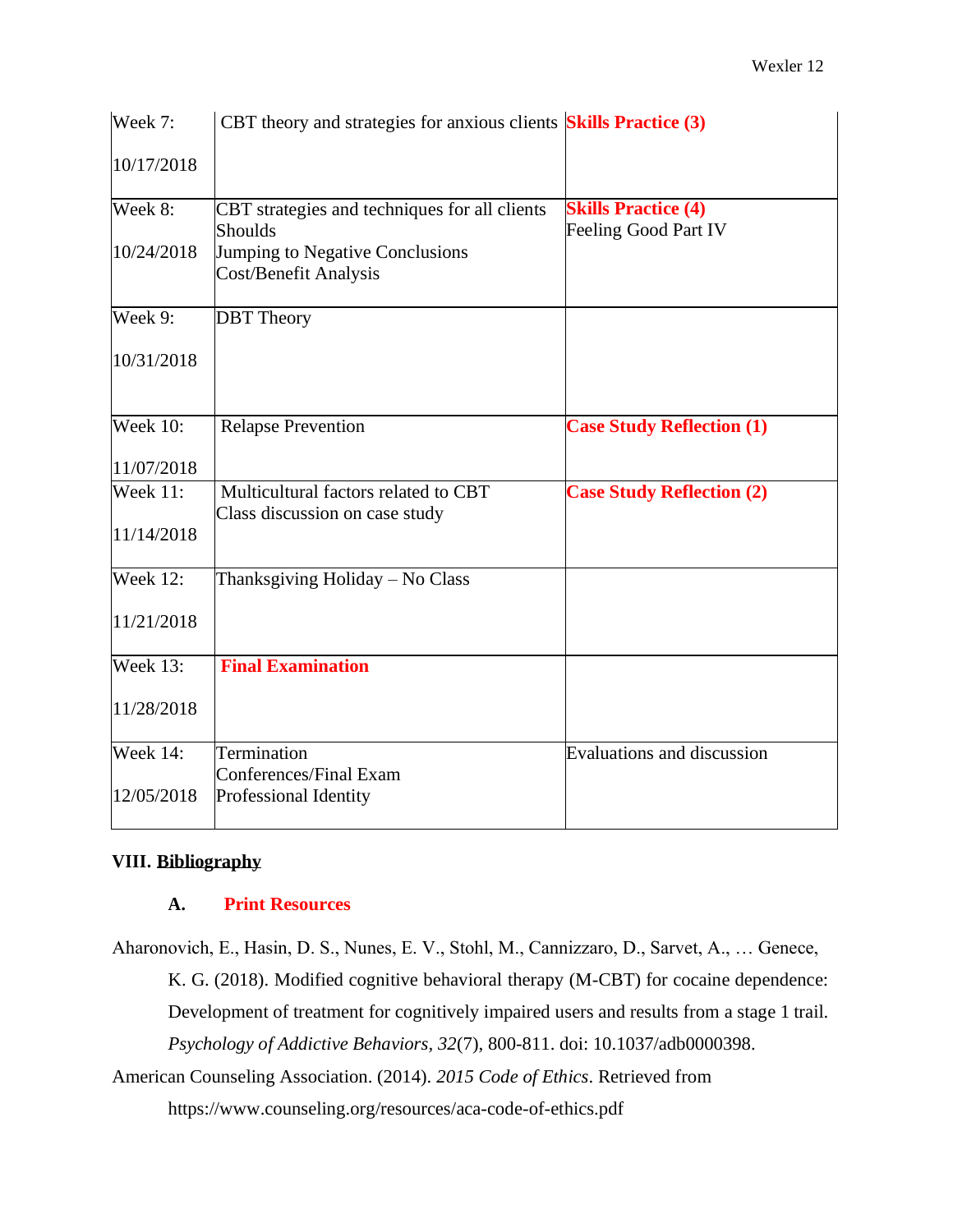- Dobson, D. J. G., & Dobson, K. S. (2018). Avoidance in the clinic: Strategies to conceptualize and reduce avoidant thoughts, emotions, and behaviors with cognitive-behavioral therapy*. Practice Innovations, 3*(1), 32-42. doi:10.1037/pri0000061.
- Early, B. P., & Grady, M. D. (2017). Embracing the contribution of both behavioral and cognitive theories to cognitive behavioral therapy: Maximizing the richness. *Clinical Social Work Journal, 45*(1), 39-48. doi:10.1007/s10615-016-0590-5.
- Gardner, J. R. (2017). Divergence and convergence: An examination of cognitive-behavioral and dynamic therapies, theoretical and clinical perspective. *Journal of Psychotherapy Integration, 27*(3), 395-406. doi:10.1037/int0000052.
- Hamblen, J. L., Norris, F. H., Symon, K. A., & Bow, T. E. (2017). Cognitive behavioral therapy for postdisaster distress: A promising transdiagnostic approach to treating disaster survivors. *Psychological Trauma: Theory, Research, Practice, and Policy, 9*, 130-136. Doi:10.1037/tra0000221.
- Linardon, J., Wade, T. D., de la Piedad Garcia, X., & Brennan, L. (2017). The efficacy of cognitive-behavioral therapy for eating disorders: A systematic review and meta-analysis. *Journal of Consulting and Clinical Psychology, 85*(11), 1080-1094. doi:10.1037/ccp0000245.
- Luxford, S., Hadwin, J. A., & Kovshoff, H. (2017). Evaluating the effectiveness of a schoolbased cognitive behavioral therapy intervention for anxiety disorders in adolescents diagnosed with Autism Spectrum Disorder. *Journal of Autism and Developmental Disorders, 47*(12), 3896-3908. doi:10.1007/s10803-016-2857-7.
- Scogin, F., Lichstein, K., DiNapoli, E. A., Woosley, J., Thomas, S. J., LaRocca, M. A., … Geyer, J. D. (2018). Effects of integrated telehealth-delivered cognitive-behavioral therapy for depression and insomnia in rural older adults. *Journal of Psychotherapy Integration, 28*(3), 292-309. doi: 10.1037/int0000121.
- Spears, C. A., Hedeker, D. Li, L., Wu, C., Anderson, N. K., Houchins, S. C., … Wetter, D. W. (2017). Mechanisms underlying mindfulness-based addiction treatment versus cognitive behavioral therapy and usual care for smoking cessation*. Journal of Consulting and Clinical Psychology, 85*(11), 1029-1040. doi:10.1037/ccp0000229.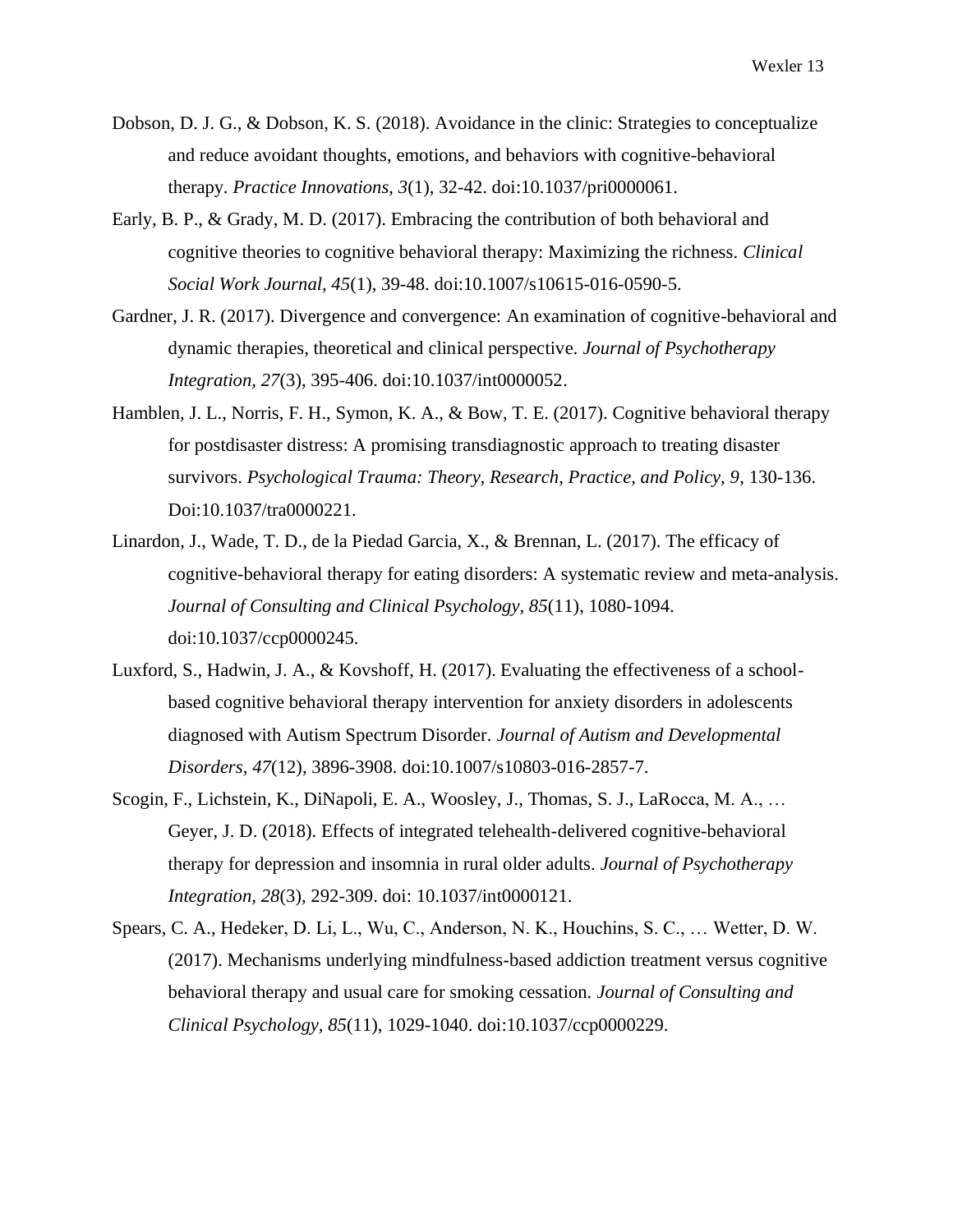Villabo, M. A., Narayanan, M., Compton, S. N., Kendall, P. C., & Neumer, S. P. (2018). Cognitive-behavioral therapy for youth anxiety: An effectiveness evaluation in community practice. *Journal of Consulting and Clinical Psychology, 86*(9), 751-764. doi:10.1037/ccp0000326.

## B. **Non-Print Resources**

American Counseling Association: [http://www.counseling.org](http://www.counseling.org/) American School Counselors Association: [www.asca-ins.com/](http://www.asca-ins.com/) Association for Behavioral and Cognitive Therapies: [http://www.abct.org/Information/?fa=\\_WhatIsCBTpublic](http://www.abct.org/Information/?fa=_WhatIsCBTpublic) Beck Institute: https://beckinstitute.org/get-training/ CACREP: [www.cacrep.org](http://www.cacrep.org/) Culture-based resource: [www.nativeweb.com](http://www.nativeweb.com/) Distance career counseling: [www.readyminds.com](http://www.readyminds.com/) National Board of Certified Counselors (NBCC): [www.nbcc.org](http://www.nbcc.org/) National Clearinghouse for Alcohol & Drug Information (NCADI):<http://www.health.org/> National Alliance on Mental Illness:<https://www.nami.org/learn-more/treatment/psychotherapy>

U.S. Department of Health and Office of Minority Health Resource Center: [www.omhrc.org](http://www.omhrc.org/)

# **IX.CACREP Standards Assessment Crosswalk**

| <b>CACREP Standard (Main Content)</b>                                                                                                                                                                                                                                 | <b>Assessment</b>                                               | <b>Student Learning Outcome</b> |
|-----------------------------------------------------------------------------------------------------------------------------------------------------------------------------------------------------------------------------------------------------------------------|-----------------------------------------------------------------|---------------------------------|
| History and philosophy of the counseling<br>profession and its specialty areas (1a.<br><b>Professional Counseling Orientation and Final Examination</b><br><b>Ethical Practice.</b>                                                                                   | Attendance and<br>Participation,                                | $(A)$ (D) (F) (G) (H)           |
| Ethical standards of professional<br>counseling organizations and credentialing<br>bodies and applications of ethical and legal Study Reflections,<br>considerations in professional counseling<br>(11. Professional Counseling Orientation<br>and Ethical Practice). | Attendance and<br>Participation, Case<br><b>Skills Practice</b> | (D) (G)                         |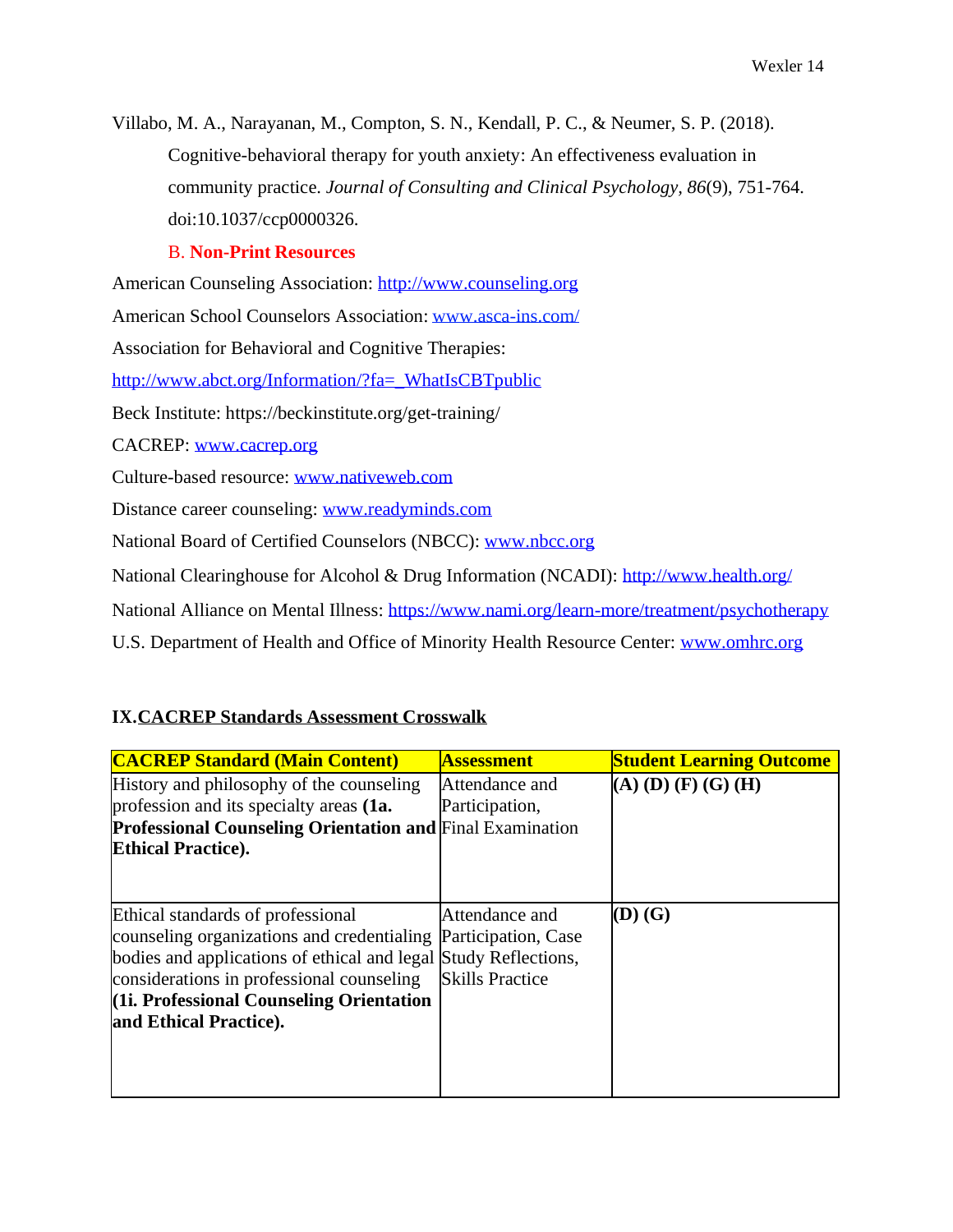| Strategies for personal and professional<br>self-evaluation and implications for<br>practice (1k. Professional Counseling<br><b>Orientation and Ethical Practice).</b>          | <b>Skills Practice</b>                                                                         | $(B)$ (C) $(F)$         |
|---------------------------------------------------------------------------------------------------------------------------------------------------------------------------------|------------------------------------------------------------------------------------------------|-------------------------|
| Multicultural and pluralistic characteristics<br>within and among diverse groups<br>nationally and internationally (2a. Social<br>and Cultural Diversity).                      | Scholarly<br>Article Critique, Skills<br>Practice, Case Study<br>Reflection                    | $(B)$ $(E)$ $(F)$ $(H)$ |
| The impact of heritage, attitudes, beliefs,<br>understandings, and acculturative<br>experiences on an individual's views of<br>others (2d. Social and Cultural<br>Diversity).   | Scholarly<br>Article Critique, Skills<br>Practice, Case Study<br>Reflection                    | $(E)$ (H)               |
| The effects of power and privilege for<br>counselors and clients (2e. Social and<br><b>Cultural Diversity).</b>                                                                 | Attendance and<br>Participation, Skills<br>Practice                                            | $(D)$ $(E)$ $(H)$       |
| Help-seeking behaviors of diverse<br>clients (2f. Social and Cultural<br>Diversity).                                                                                            | Scholarly<br>Article Critique                                                                  | $(A)$ $(D)$ $(E)$       |
| Theories of learning (3b. Human Growth<br>and Development).                                                                                                                     | Attendance and<br>Participation,<br><b>Scholarly Article</b><br>Critique, Final<br>Examination | $(A)$ $(C)$             |
| Theories of normal and abnormal<br>personality development (3c. Human<br><b>Growth and Development).</b>                                                                        | Attendance and<br>Participation,<br><b>Scholarly Article</b><br>Critique, Final<br>Examination | $(A)$ $(C)$ $(H)$       |
| Biological, neurological, and physiological Attendance and<br>factors that affect human development,<br>functioning, and behavior (3e. Human<br><b>Growth and Development).</b> | Participation,<br><b>Scholarly Article</b><br>Critique                                         | (F)                     |
| Systemic and environmental factors that<br>affect human development, functioning,<br>and behavior (3f. Human Growth and<br>Development).                                        | Case Study<br>Reflections, Skills<br>Practice                                                  | $(C)$ (E) (H)           |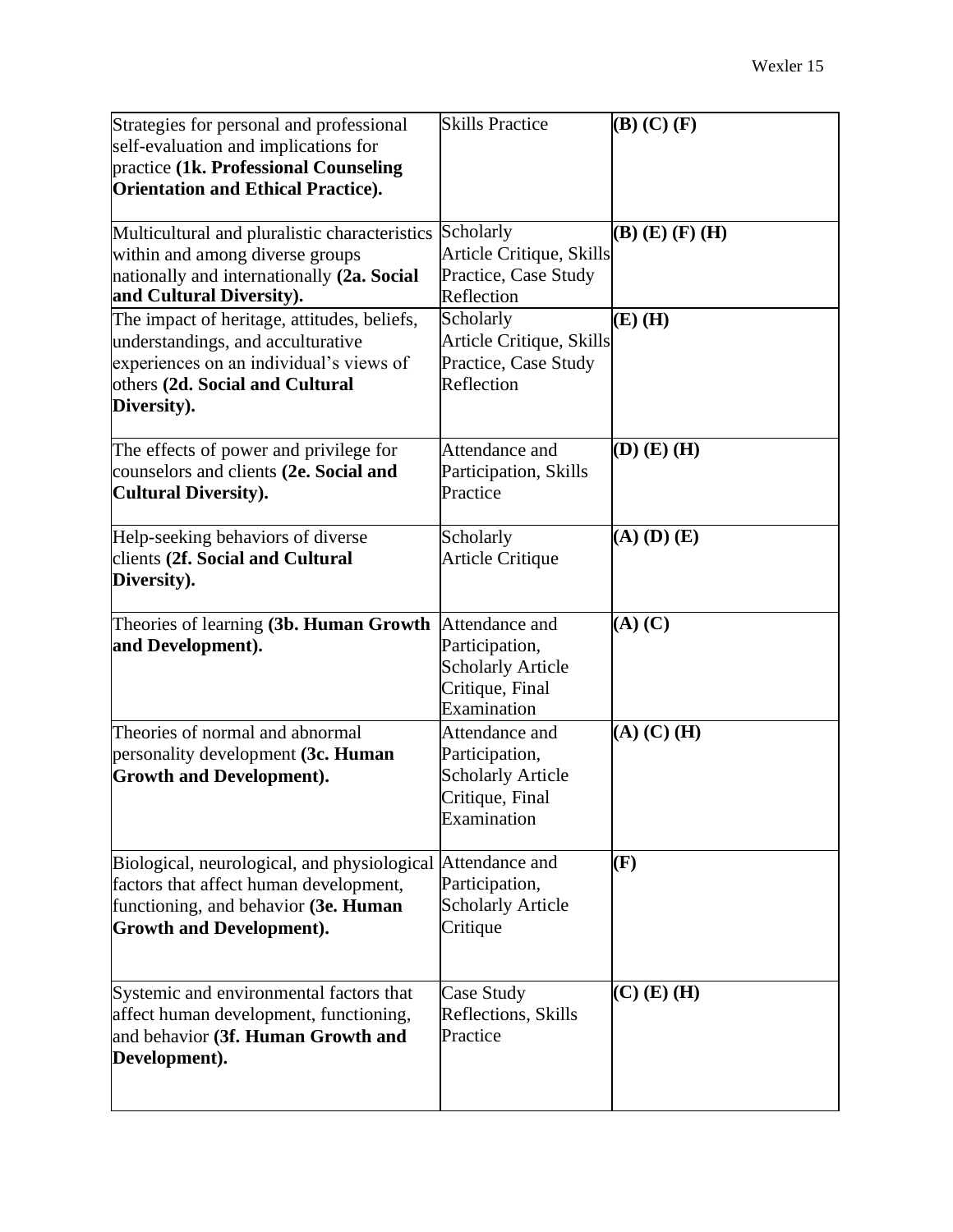| Effects of crisis, disasters, and trauma on                                    | Attendance and            | (H)                     |
|--------------------------------------------------------------------------------|---------------------------|-------------------------|
| diverse individuals across the lifespan (3g.                                   | Participation,            |                         |
| Human Growth and Development).                                                 | <b>Scholarly Article</b>  |                         |
|                                                                                | Critique                  |                         |
|                                                                                |                           |                         |
| Ethical and culturally relevant strategies for Attendance and                  |                           | $(B)$ $(D)$ $(E)$ $(G)$ |
| promoting resilience and optimum                                               | Participation,            |                         |
| development and wellness across the                                            | <b>Scholarly Article</b>  |                         |
| lifespan (3i. Human Growth and                                                 | Critique, Final           |                         |
| Development).                                                                  | Examination               |                         |
|                                                                                |                           |                         |
| Approaches for assessing the conditions of Case Study Reflection $(B)$ (F) (G) |                           |                         |
| the work environment on clients' life                                          |                           |                         |
| experiences (4d. Career Development).                                          |                           |                         |
| Theories and models of counseling (5a.                                         | Attendance and            | $(A)$ $(C)$ $(E)$       |
| <b>Counseling and Helping Relationships).</b>                                  | Participation,            |                         |
|                                                                                | <b>Scholarly Article</b>  |                         |
|                                                                                | Critique, Final           |                         |
|                                                                                | Examination               |                         |
| A systems approach to conceptualizing                                          | Case Study                | $(C)$ $(E)$ $(H)$       |
| clients (5b. Counseling and Helping                                            | Reflections, Skills       |                         |
| Relationships).                                                                | Practice                  |                         |
| Essential interviewing, counseling, and                                        | Case Study                | (B) (C) (E) (G)         |
| case conceptualization skills (5g.                                             | Reflections, Skills       |                         |
| <b>Counseling and Helping Relationships).</b>                                  | Practice                  |                         |
| Developmentally relevant counseling                                            | Case Study                | $(B)$ $(F)$ $(G)$       |
| treatment or intervention plans (5h.                                           | Reflections, Skills       |                         |
| <b>Counseling and Helping Relationships).</b>                                  | Practice                  |                         |
| Development of measurable outcomes for                                         | Case Study                | $(B)$ $(F)$ $(G)$       |
| clients (5i. Counseling and Helping                                            | Reflections               |                         |
| Relationships).                                                                |                           |                         |
| Evidenced-based counseling strategies and Attendance and                       |                           | $(A)$ (B) (C) (F) (H)   |
| techniques for prevention or intervention                                      | Participation, Case       |                         |
| plans (5j. Counseling and Helping                                              | <b>Study Reflections,</b> |                         |
| Relationships).                                                                | <b>Scholarly Article</b>  |                         |
|                                                                                | Critique, Skills          |                         |
|                                                                                | Practice, Final           |                         |
|                                                                                | Examination               |                         |
| Processes for aiding students in developing Scholarly Article                  |                           | $(B)$ $(C)$             |
| a personal model of counseling (5n.                                            | Critique, Skills          |                         |
| <b>Counseling and Helping Relationships).</b>                                  | Practice                  |                         |
|                                                                                |                           |                         |
| Procedures for assessing risk of aggression Attendance and                     |                           | $(C)$ (H)               |
| or danger to others, self-inflicted harm, or                                   | Participation, Skills     |                         |
| suicide (7c. Assessment and Testing).                                          | Practice, Final           |                         |
|                                                                                | Examination               |                         |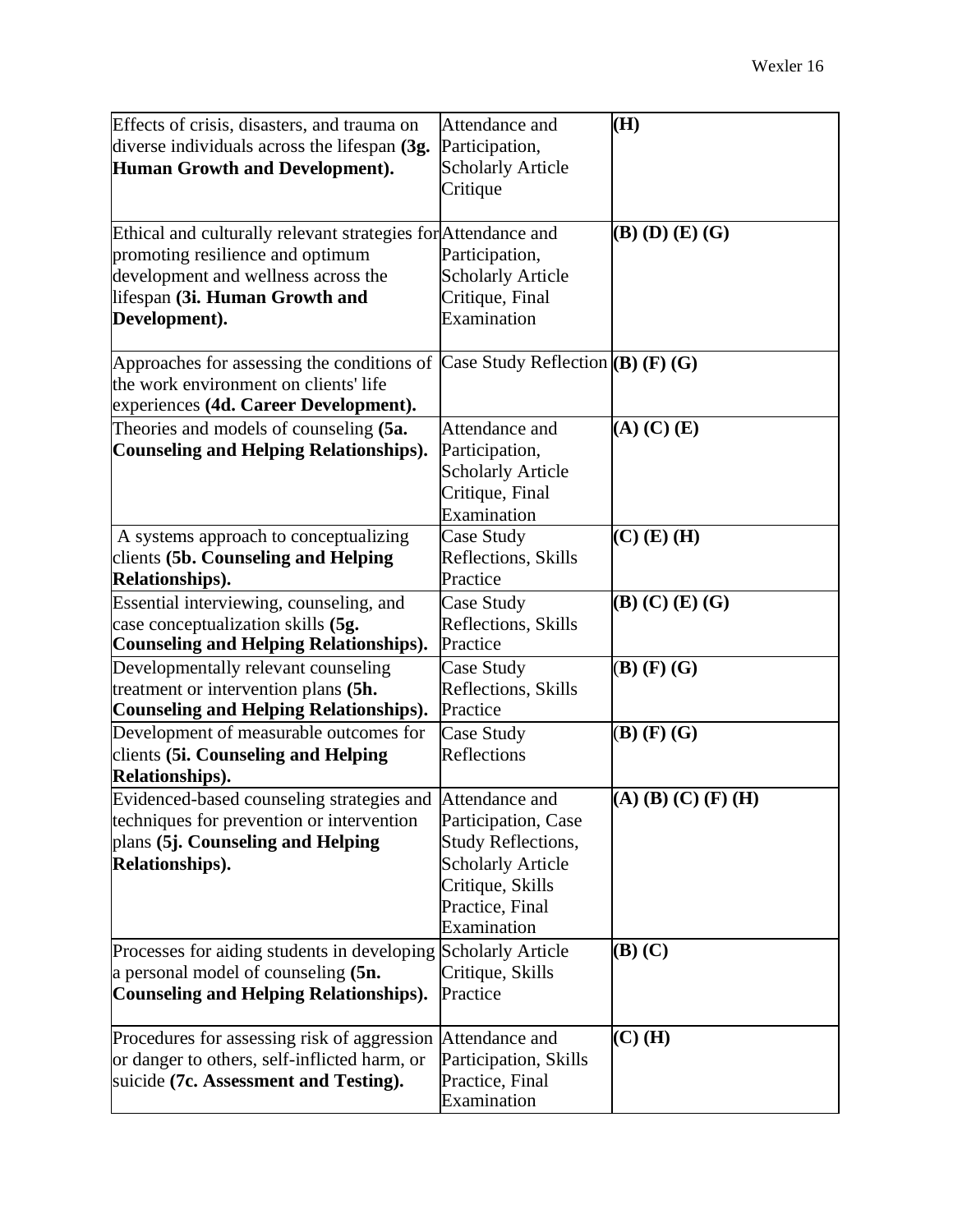| Procedures for identifying trauma and<br>abuse and for reporting abuse (7d.<br><b>Assessment and Testing.</b>                                                                       | Attendance and<br>Participation, Skills<br>Practice, Final<br>Examination | $(C)$ (H)   |
|-------------------------------------------------------------------------------------------------------------------------------------------------------------------------------------|---------------------------------------------------------------------------|-------------|
| Use of assessments for diagnostic and<br>intervention planning purposes (7e.<br><b>Assessment and Testing.</b>                                                                      | Attendance and<br>Participation, Skills<br>Practice, Final<br>Examination | $(C)$ $(F)$ |
| The importance of research in advancing<br>the counseling profession, including how to Critique<br>critique research to inform counseling<br>practice (8a. Research and Evaluation) | <b>Scholarly Article</b>                                                  | (D)         |
| Identification of evidence-based counseling Attendance and<br>practices (8b. Research and Evaluation)                                                                               | Participation, Case<br><b>Study Reflections</b>                           | (D)         |

| <b>CACREP Specialty Standards</b><br>(Clinical Mental Health Counseling)                                                   | <b>Assessment</b>                                                                    | <b>Student Learning</b><br><b>Outcome</b> |
|----------------------------------------------------------------------------------------------------------------------------|--------------------------------------------------------------------------------------|-------------------------------------------|
| 1. Foundations                                                                                                             |                                                                                      |                                           |
| B. Theories and models related to clinical<br>mental health counseling                                                     | Attendance and<br>Participation, Scholarly<br>Article Critique, Final<br>Examination | $(A)$ $(C)$ $(E)$                         |
| C. Principles, models, and<br>documentation formats of<br>biopsychosocial case conceptualization<br>and treatment planning | Attendance Participation,<br><b>Case Study Reflections</b>                           | $(A)$ $(C)$ $(F)$                         |
| E. Psychological tests and assessments<br>specific to clinical mental health<br>counseling                                 | Attendance and<br>Participation, Skills<br>Practice, Final Examination               | $(C)$ (F)                                 |
| <b>2. Contextual Dimensions</b>                                                                                            |                                                                                      |                                           |
| B. Etiology, nomenclature, treatment,<br>referral, and prevention of mental and<br>emotional disorders                     | Attendance and<br>Participation, Case Study<br>Reflections, Final<br>Examination     | $(B)$ $(F)$ $(G)$                         |